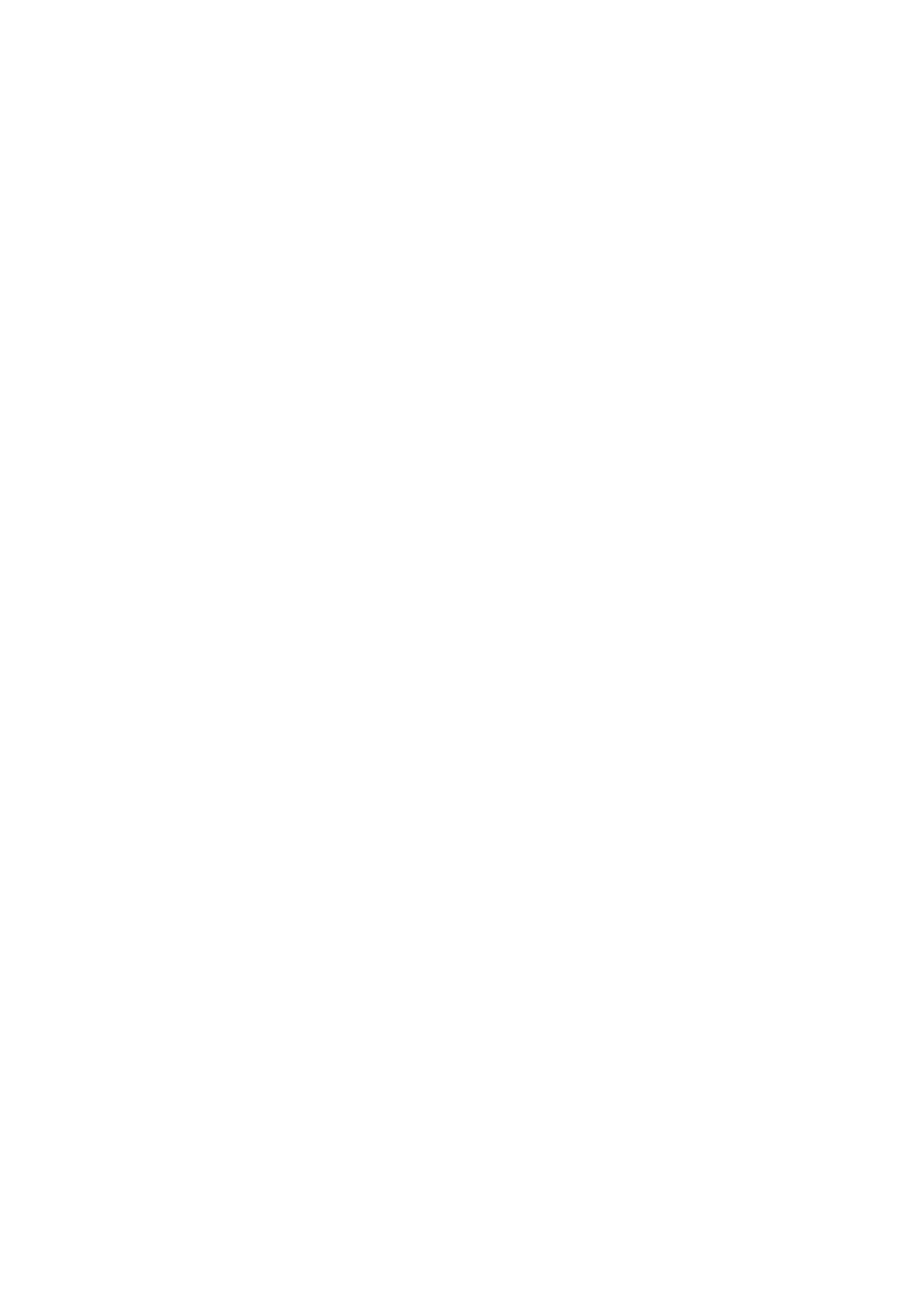# **Contents**

| $\mathbf 1$  |                                                                             |    |
|--------------|-----------------------------------------------------------------------------|----|
| $\mathbf{2}$ |                                                                             |    |
| $3^{\circ}$  |                                                                             | 10 |
| 4            | Windfall profits of German electricity producers in the scope of the second |    |
| 5            |                                                                             | 15 |

# **List of figures**

| Figure 1 |                                                                                                                                                                                       |                 |
|----------|---------------------------------------------------------------------------------------------------------------------------------------------------------------------------------------|-----------------|
| Figure 2 | Consideration of opportunity costs for power plant operation                                                                                                                          |                 |
| Figure 3 | Development of forward prices for base load electricity<br>delivery, hard coal, $CO2$ allowances and the electricity<br>production of a representative marginal generation unit, 2003 | 12 <sup>2</sup> |

# **List of tables**

| Table 1 | Electricity production and $CO2$ emissions of German  |  |  |  |  |
|---------|-------------------------------------------------------|--|--|--|--|
|         |                                                       |  |  |  |  |
| Table 2 | Estimation of annual windfall profits in the scope of |  |  |  |  |
|         |                                                       |  |  |  |  |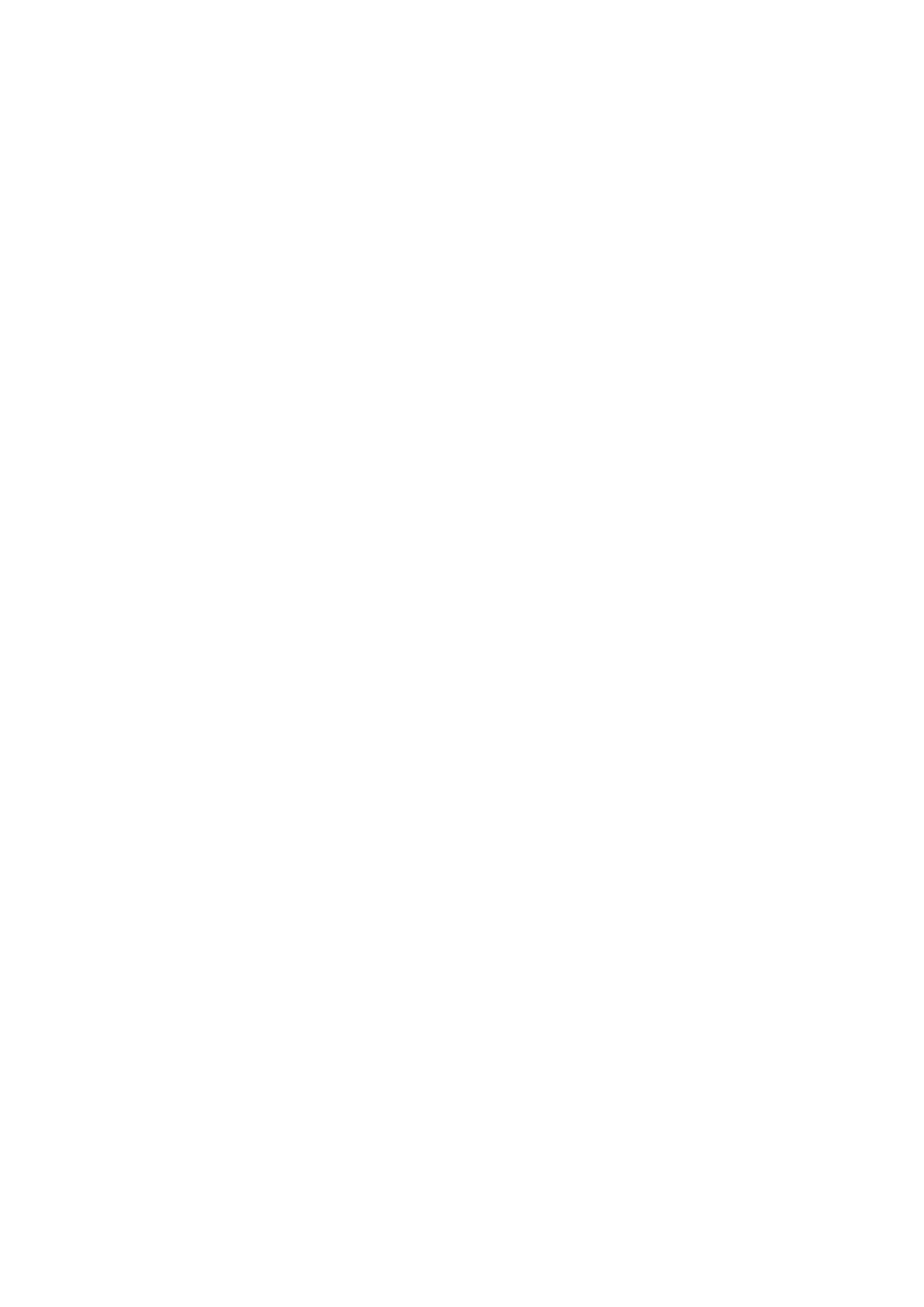#### <span id="page-4-0"></span>**1 Introduction and background**

With the introduction of the Emissions Trading Scheme for greenhouse gases in the European Union in 2005, the economic basic conditions for electricity production in the EU changed significantly. Alongside fossil fuels, capital, personnel, operation and maintenance as traditional cost items, the carbon dioxide  $(CO<sub>2</sub>)$  emissions of electricity production plants also have to be taken into account in cost terms from now on. Within the scope of the EU ETS, the power plant operators have to surrender the corresponding amount of emission allowances (European Union Allowances – EUA) for their  $CO<sub>2</sub>$ emissions for the previous year to the responsible authority<sup>[1](#page-4-1)</sup>. If the required amount of emission allowances for each previous year has not been submitted by the end of April of the following year at the latest, a fine has to be paid. In the case of a fine, however, the operators still have to hand in the required emission allowances.

The total quantity of available emission allowances for all of the European Union is limited; the emission allowances are tradable. If the quantity of the available emission allowances falls short of the expected demand, a shortage arises and the emission of  $CO<sub>2</sub>$  takes on a price within the emission allowance market. The pricing of  $CO<sub>2</sub>$  emissions for the energy industry and other energy-intensive industries that was intended during the introduction of the EU ETS is therefore taking place via a pricing process on the emission allowance market.

The EU ETS, which began in January 2005, is based on fixed trading periods; the key rules of the systems are laid down in the EU Emissions Trading Directive:

- In the first two periods of the EU ETS (2005-2007 and 2008-2012) the overall number of emission allowances that are to be allocated (and therefore the cap of the permissible  $CO<sub>2</sub>$  emissions) is established in the so-called National Allocation Plans (NAP) of the Member States, as are the rules according to which the emission certificates are to be allocated to the individual plants (the NAP has to be approved by the European Commission).
- In the first period, at least 95% and in the second period at least 90% of the emission allowances that are available in total have to be allocated for free, whereby the extent of free allocation to the individual industry branches or plants can vary.
- The fine that is due in the case of late surrender of the emission allowances amounts to 40 € per tonne CO<sub>2</sub> (t CO<sub>2</sub>) in the first period and 100 €/t CO<sub>2</sub> in the second period.

With the introduction of the EU ETS (i.e. the market pricing of  $CO<sub>2</sub>$ ) and the predominantly free allocation of emission allowances, substantial windfall profits have arisen,

1

<span id="page-4-1"></span><sup>1</sup> In Germany, this is the German Emissions Trading Authority at the Federal Environment Agency (Deutsche Emissionshandelsstelle (DEHSt) im Umweltbundesamt (www.dehst.de)).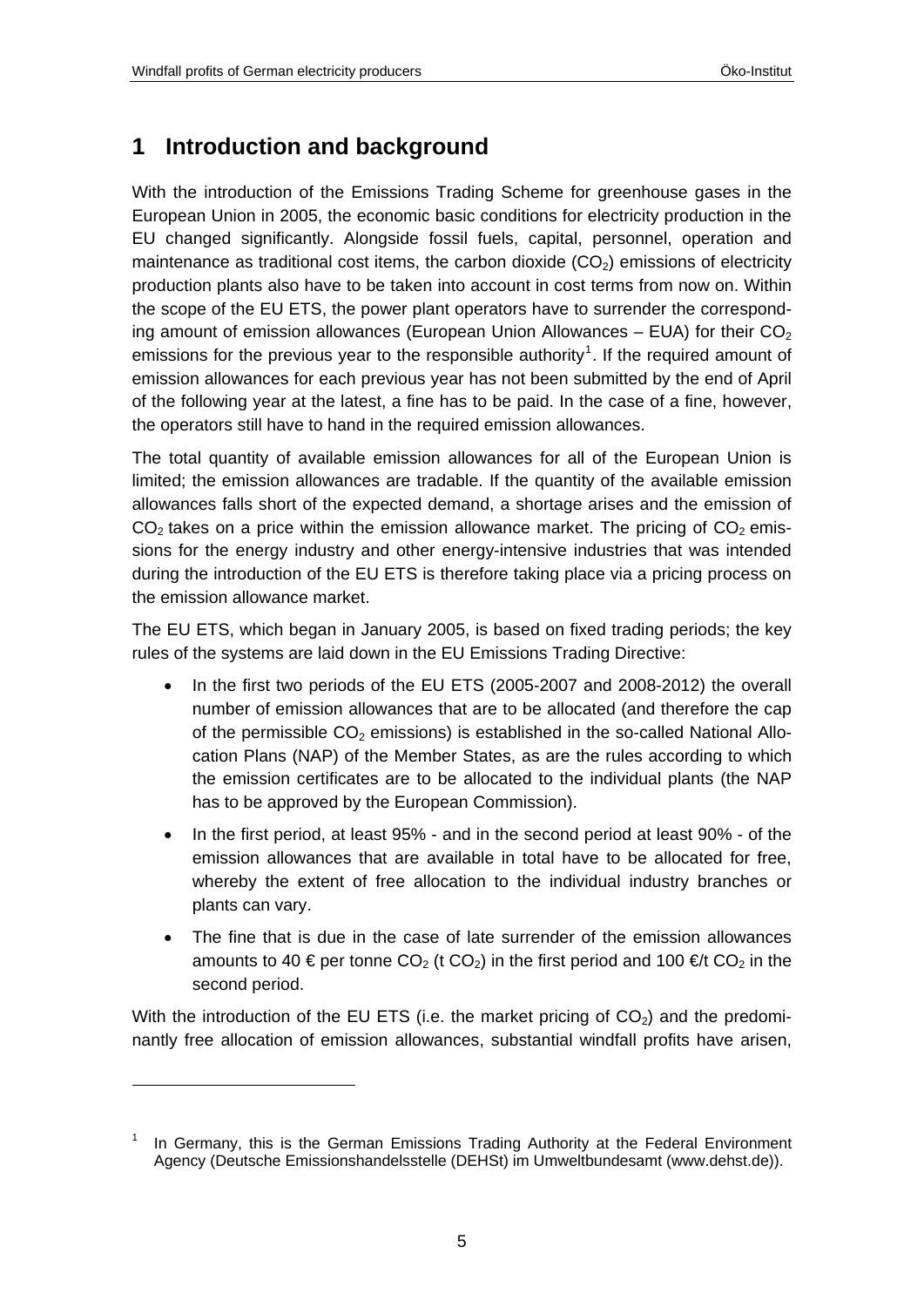above all in the context of electricity production. This is because the  $CO<sub>2</sub>$  costs on the competitive electricity markets are passed through to the wholesale electricity price. The revenues from electricity production thereby increase although the required emission allowances are predominantly allocated to the operators for free.

In the scope of this brief analysis windfall profits are understood as those additional profits which arise from the difference between the (additional) electricity revenue induced by the EU ETS and the real costs for the purchase of emission allowances.

The objective of this short analysis is to provide an estimate of the windfall profits for a selection of German electricity producers for the second period of the EU ETS (2008- 2012). After the pricing mechanisms on competitive electricity markets are addressed in Chapter [2](#page-6-1), the basic data for the analysis will be compiled in Chapter [3.](#page-9-1) In Chapter [4](#page-13-1) the calculation results of the windfall profits will then be presented and analysed.

The analysis covers the five largest German electricity production companies: E.ON, RWE, Vattenfall Europe, Energie Baden-Württemberg (EnBW) and Evonik Steag as well as the electricity production of these companies in Germany. The windfall profits of these companies on other European sub-markets are therefore not taken into account in the following analysis.

The goal of the analysis is, amongst other things, to determine the share of the total windfall profits that stems from the free allocation of emission allowances, the continuation of which for the time period after 2012 is currently being vehemently called for by German electricity producers (amongst others). In this way, the question of the scale of the profit orientation that lies behind the demand for free allocation of  $CO<sub>2</sub>$  allowances can also be pursued.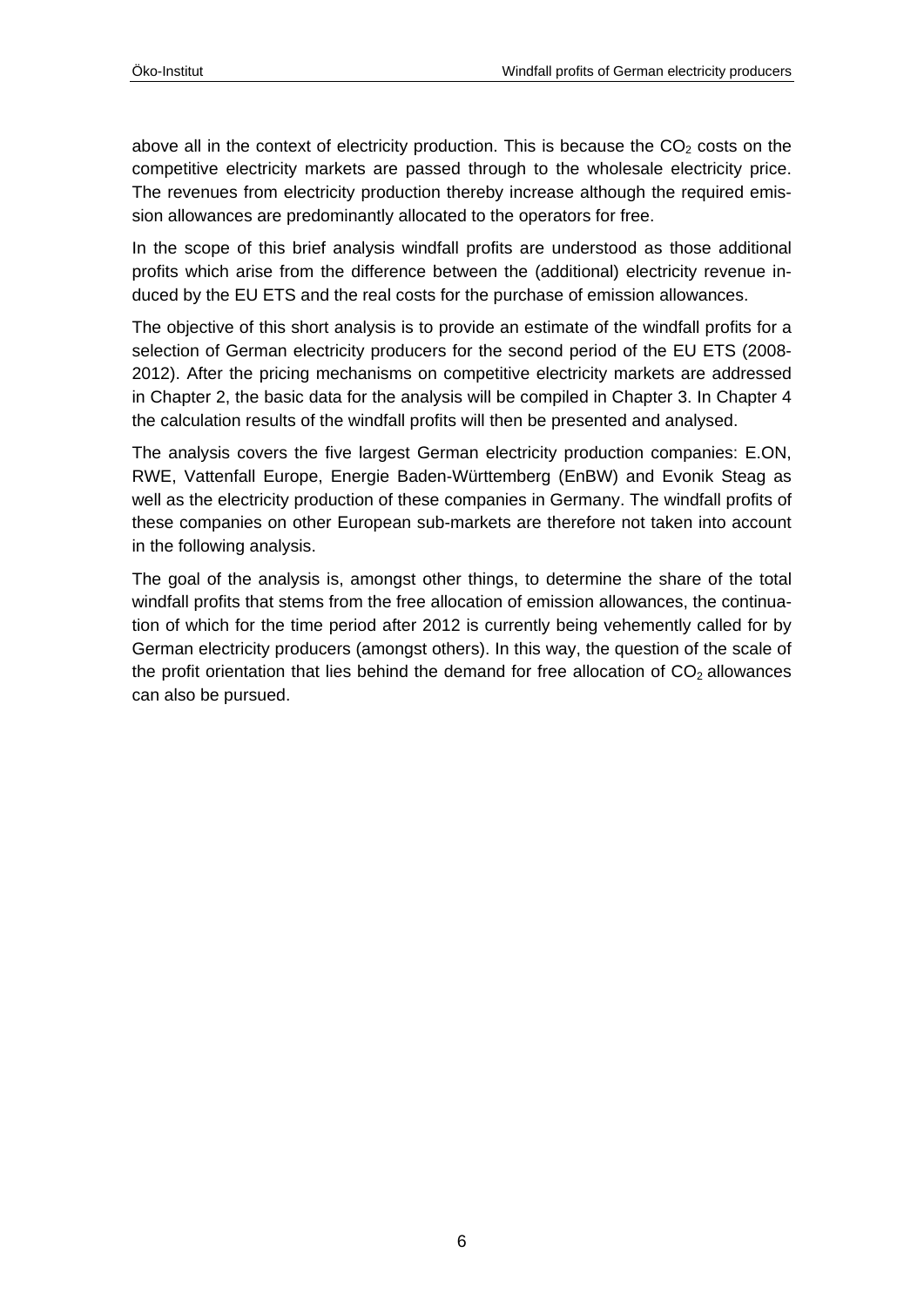#### <span id="page-6-1"></span><span id="page-6-0"></span>**2 Pricing mechanism on competitive electricity markets**

With the liberalisation of German electricity market, the pricing of electricity on the wholesale level has fundamentally changed. Whilst the prices were established on the basis of the average costs of electricity production in the regulated monopoly market, pricing in the liberalised electricity market takes place on the basis of the short-term marginal costs of electricity production.

The marginal costs denote those costs which would additionally arise if the electricity demand were to rise by one unit (marginal unit).



<span id="page-6-3"></span>*Figure 1 Pricing of marginal costs* 

Source: Öko-Institut

 $\overline{a}$ 

[Figure 1](#page-6-3) represents the principle of marginal cost pricing on the wholesale electricity market. In the case of a given (predicted) demand<sup>[2](#page-6-2)</sup>, the marginal costs of the generation unit that is next in line to be used in order to fulfil the demand make up the basic market price. The ranking of the power plants according to their marginal costs is referred to as the *merit order*.

In principle pricing on the electricity markets is based on short-term marginal costs, i.e. the additional costs for the production of additional electricity. For the area of electricity production the short-term marginal costs up to the introduction of the EU Emissions

<span id="page-6-2"></span><sup>2</sup> The expected demand can also take into account the reaction of demand to the changed electricity price. The price elasticity of demand is not considered further in this analysis for simplification purposes.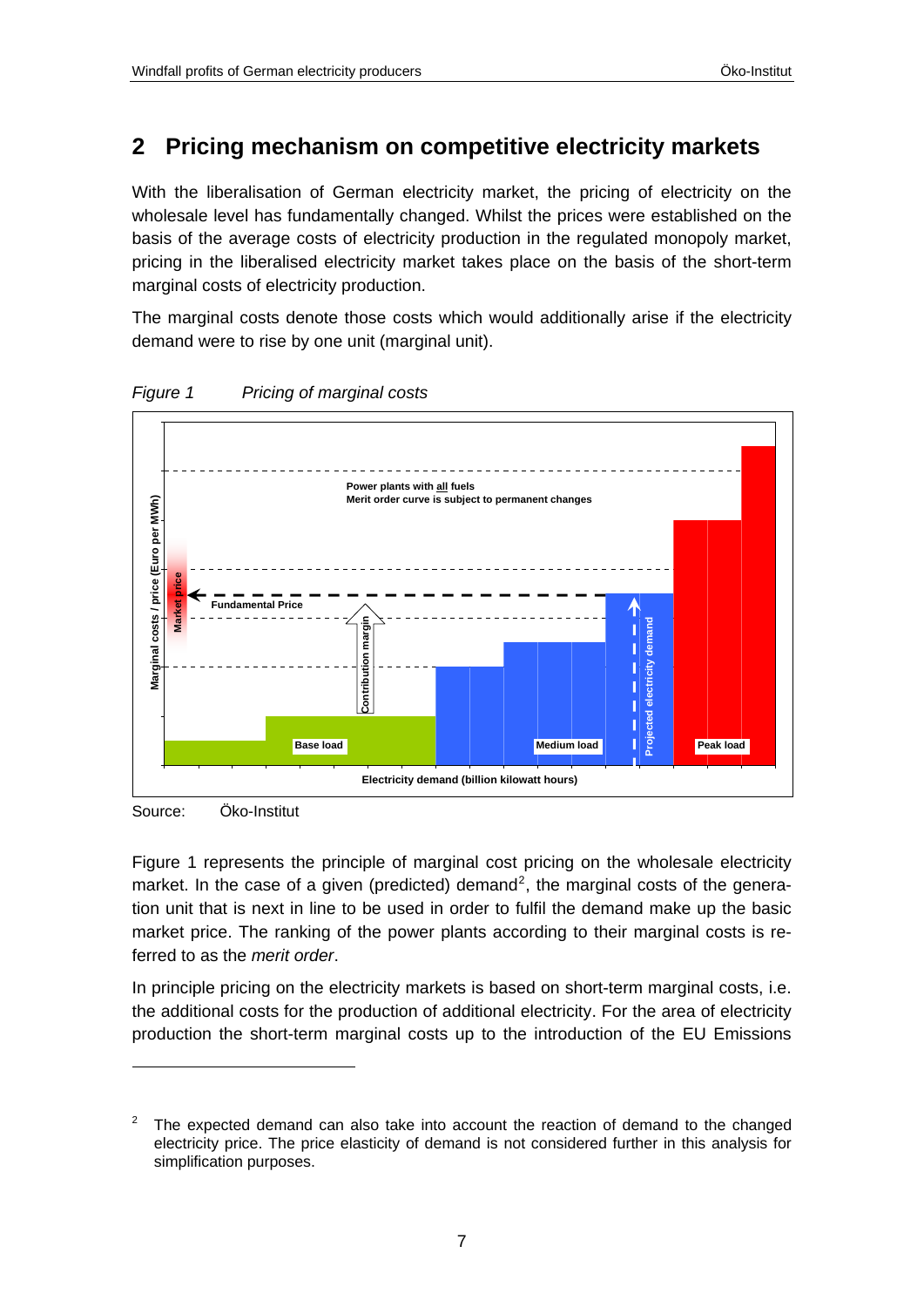<span id="page-7-0"></span>Trading Scheme consisted above all of fuel costs. The last plant used (the so-called marginal generation unit) is thereby in a position to cover its fuel costs. If the market price lies below these costs, there would be no economically feasible reason for operating the power plant. Should the market price lie above the short-term marginal costs of a power plant, so-called contribution margins arise. These contribution margins can be used to cover fixed operation costs, to re-finance investments and to make profits.

With the introduction of EU Emissions Trading Scheme, an additional cost component arises for the short-term marginal costs of electricity production. Alongside the fuel costs, the costs for  $CO<sub>2</sub>$  emissions stemming from electricity production also have to be covered from now on. Therefore, if an electricity production plant cannot generate the costs for the required fuel and emission allowances via the market price for electricity, it will not be possible to operate it. Since this is of course also the case for the marginal generation unit that determines the market price, the market price for electricity increases through the introduction of the Emission Trading Scheme by the contribution that the marginal generation unit has to make for the emission allowances (pricing of  $CO<sub>2</sub> \cos(s)$ .



<span id="page-7-1"></span>*Figure 2 Consideration of opportunity costs for power plant operation and marginal cost pricing* 

Against the background of the fact that a large share of the emission allowances are allocated for free in the first two periods of the EU Emissions Trading Scheme, the question arises as to what effect the emission allowances allocated for free have on electricity pricing (see also [Figure 2\)](#page-7-1):

Source: Öko-Institut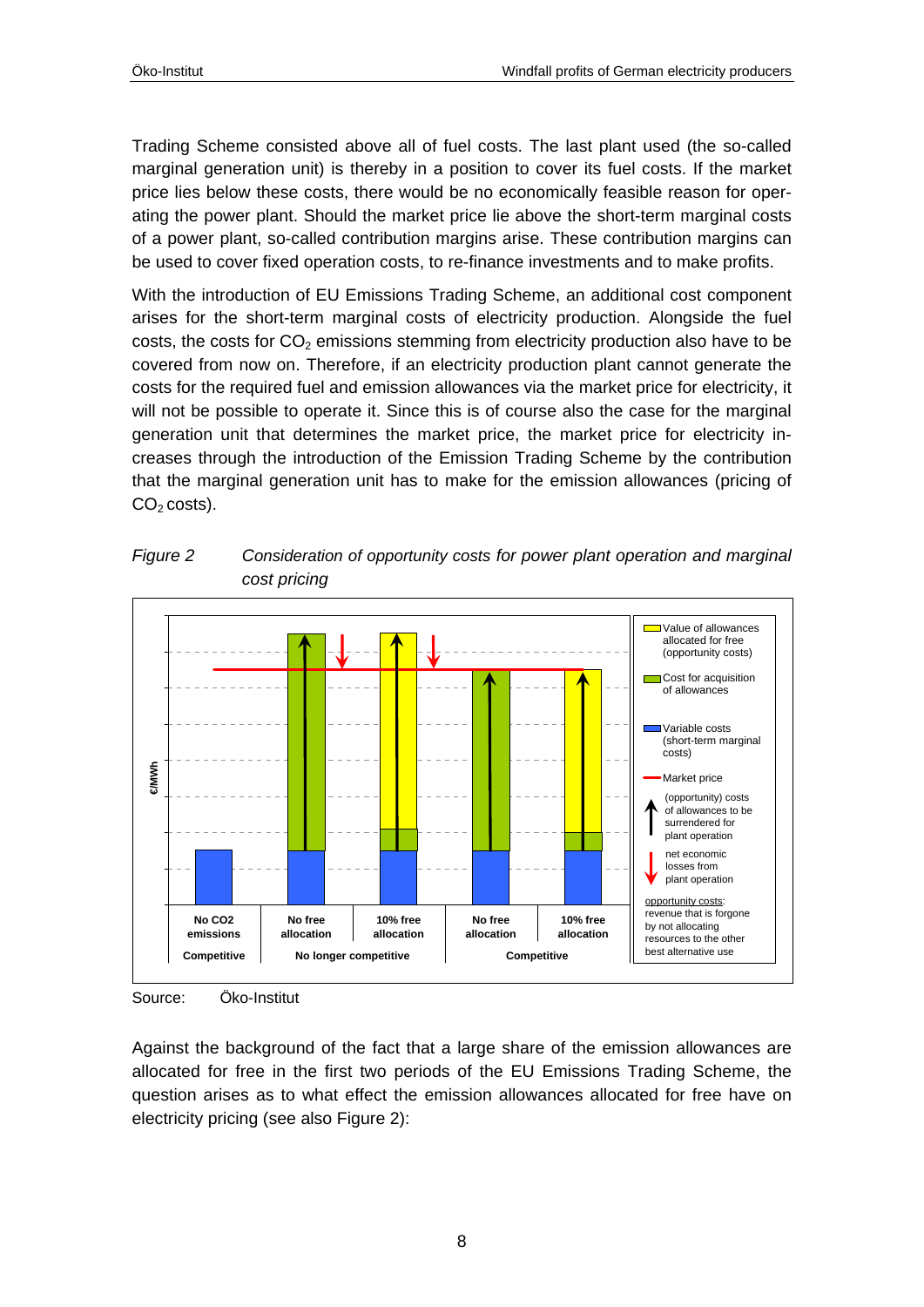1

- If no free emission allowances are available for the production of the marginal generation unit, the costs for the purchase of the necessary emission allowances have to be applied. The short-term marginal costs of electricity production thereby include the full market price for emission allowances. A plant which can realise its fuel costs as well as the (real) costs for the purchase of the required  $CO<sub>2</sub>$  allowances via the market price for electricity can be operated economically. If this plant sets the market priceas the marginal generation unit, the market price for electricity includes the full  $CO<sub>2</sub>$  costs (of the marginal generation unit).
- If free emission allowances are available for the production of the marginal generation unit, the question arises for the plant operator as to whether he uses the freely allocated  $CO<sub>2</sub>$  allowances for electricity production or rather does without the additional electricity production and sells the emission allowances on the market, thereby reaping additional revenue. The plant operator can then only economically operate his power plant when he obtains a price above the electricity price which also covers the market value of  $CO<sub>2</sub>$  allowances – even if emission allowances are allocated to him for free. Alongside the real costs for  $CO<sub>2</sub>$  allowances, the opportunity costs (i.e. lost revenue for alternative use) of the freely allocated emission allowances are also taken into account in the decision as to whether a power plant can be economically operated on the market or not. Since this is also the case for the marginal generation unit, the market price for electricity also includes the full  $CO<sub>2</sub>$  costs also in the case of the free allocation of emission allowances. $3$

In summary the full  $CO<sub>2</sub>$  costs have to be continually taken into account in the context of electricity pricing on the wholesale market, irrespectively of whether free emission allowances have been made available to the operator of the marginal generation unit or not.

<span id="page-8-0"></span><sup>3</sup> This only exception is in the case when the free  $CO<sub>2</sub>$  allowances are allocated on the condition that the plant is operated and the allowances are acquired in another way. The alternative use of emission allowances is not possible in this case (selling them on the market); the opportunity costs are therefore zero. However, these so-called *ex-post* adjustments eliminate the intended steering effect of the Emissions Trading Scheme (see Öko-Institut et al. 2005), have not therefore been approved by the European Commission, for example for Germany, and are currently no longer being pursued.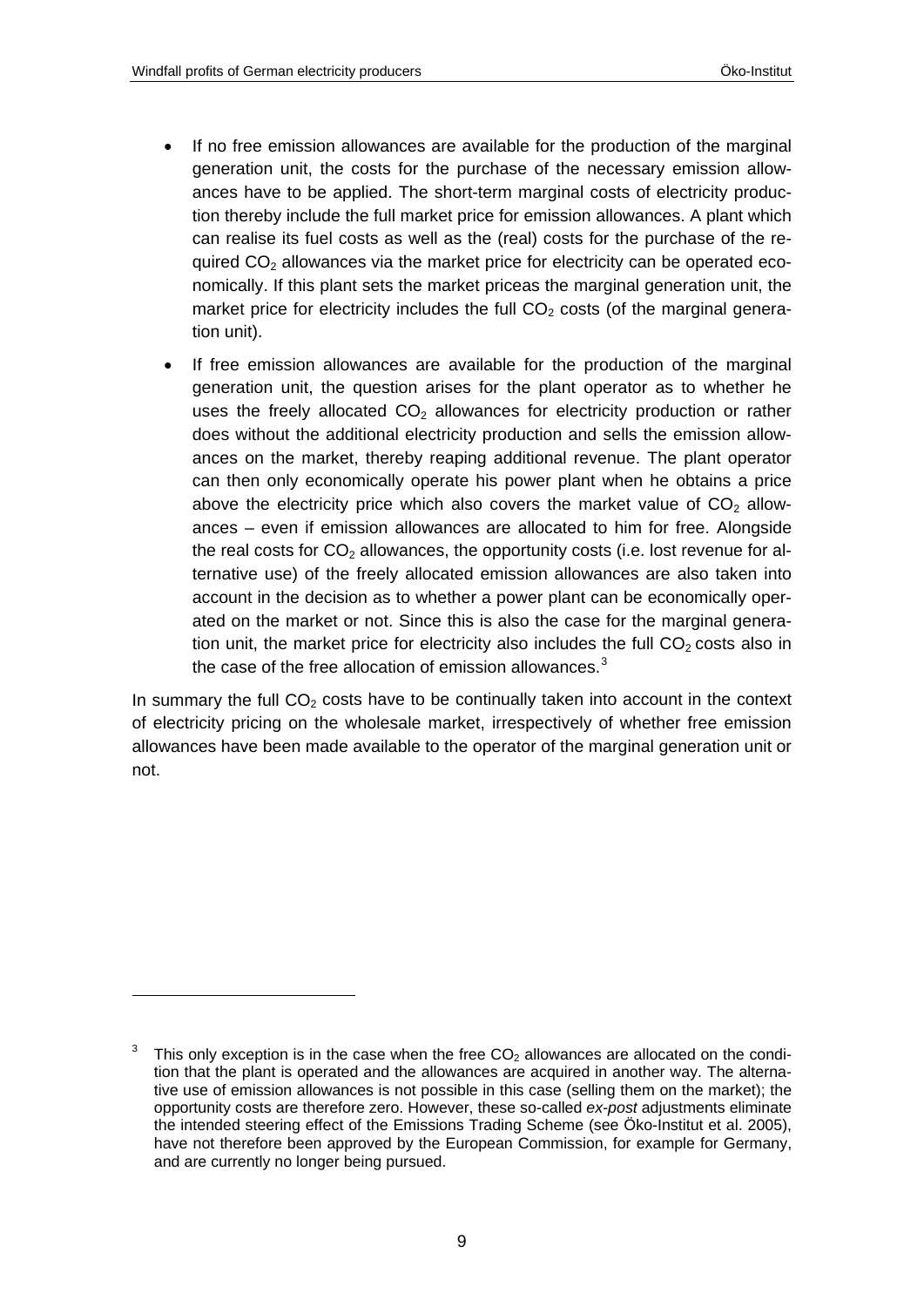## <span id="page-9-1"></span><span id="page-9-0"></span>**3 Basic data for the analysis**

For the analysis of the windfall profits for electricity producers arising on the one hand from the full pricing of  $CO<sub>2</sub>$  costs in the electricity price and on the other hand from the substantial free allocation of emission allowances, the following data and assumptions are necessary:

- data on electricity production of the different companies (in Germany) differentiated according to electricity production based on fossil fuels (lignite, hard coal, mineral oil products, natural gas) and carbon-free electricity production based on nuclear energy, hydroelectric power (as well as other renewables);
- $\bullet$  data on the CO<sub>2</sub> emissions from fossil fuel-based electricity production;
- assumptions on the free allocation of emission allowances;
- assumptions on the price development of emission allowances in the EU; and
- assumptions on the pricing of  $CO<sub>2</sub>$  costs on the wholesale electricity market.

<span id="page-9-2"></span>

| Table 1 | Electricity production and $CO2$ emissions of German electricity produc- |
|---------|--------------------------------------------------------------------------|
|         | ers. 2006                                                                |

|                                                                           | Electricity generation |                          |       |              |                          |           | CO <sub>2</sub> |        |           |
|---------------------------------------------------------------------------|------------------------|--------------------------|-------|--------------|--------------------------|-----------|-----------------|--------|-----------|
|                                                                           | Total                  | Nuclear                  | Hydro | Fossil fuels |                          |           |                 | others | emissions |
|                                                                           |                        |                          |       | total        | Lignite                  | Hard coal | Gas / oil       |        |           |
|                                                                           | <b>TWh</b>             |                          |       |              |                          |           |                 | mln t  |           |
| E.ON                                                                      | 121                    | 63                       |       | 46           | 9                        | 33        | 5               | 4      | 54        |
| <b>RWE</b>                                                                | 148                    | 47                       | 3     | 98           | 68                       | 20        | 10              |        | 118       |
| <b>Vattenfall Europe</b>                                                  | 93                     | 16                       | 4     | 72           | 59                       | 9         | 4               |        | 77        |
| EnBW                                                                      | 60                     | 35                       | 4     | 20           | ---------- 20 ---------- |           |                 | 19     |           |
| Evonik Steag                                                              | 33                     | $\overline{\phantom{a}}$ | -     | 33           | -                        | 32        |                 | -      | 32        |
| Total                                                                     | 456                    | 161                      | 19    | 270          | 155                      | 95        | 19              | 6      | 301       |
| Note: Owing to rounding, the values and totals may not always correspond. |                        |                          |       |              |                          |           |                 |        |           |

Source: Company data, calculations and estimations by Öko-Institut

In [Table 1](#page-9-2) the data for the different electricity producers in terms of electricity production in Germany and the corresponding  $CO<sub>2</sub>$  emissions available for the present analysis are compiled. The following data sources were used:

- The data on E.ON were drawn from the "Strategy & Key Figures 2007" (E.ON 2007); the  $CO<sub>2</sub>$  emissions were calculated based on data for the total electricity production in Germany and on the specific  $CO<sub>2</sub>$  emissions of the total electricity production.
- The data on RWE are taken from "Facts & Figures 2007 (October 2007 update)" (RWE 2007); all data refer solely to RWE's own power plants and not the electricity delivery from contracted plants.
- All data regarding the German electricity production of Vattenfall Europe are extracted from the "Corporate Social Responsibility Report 2006" (Vattenfall 2007).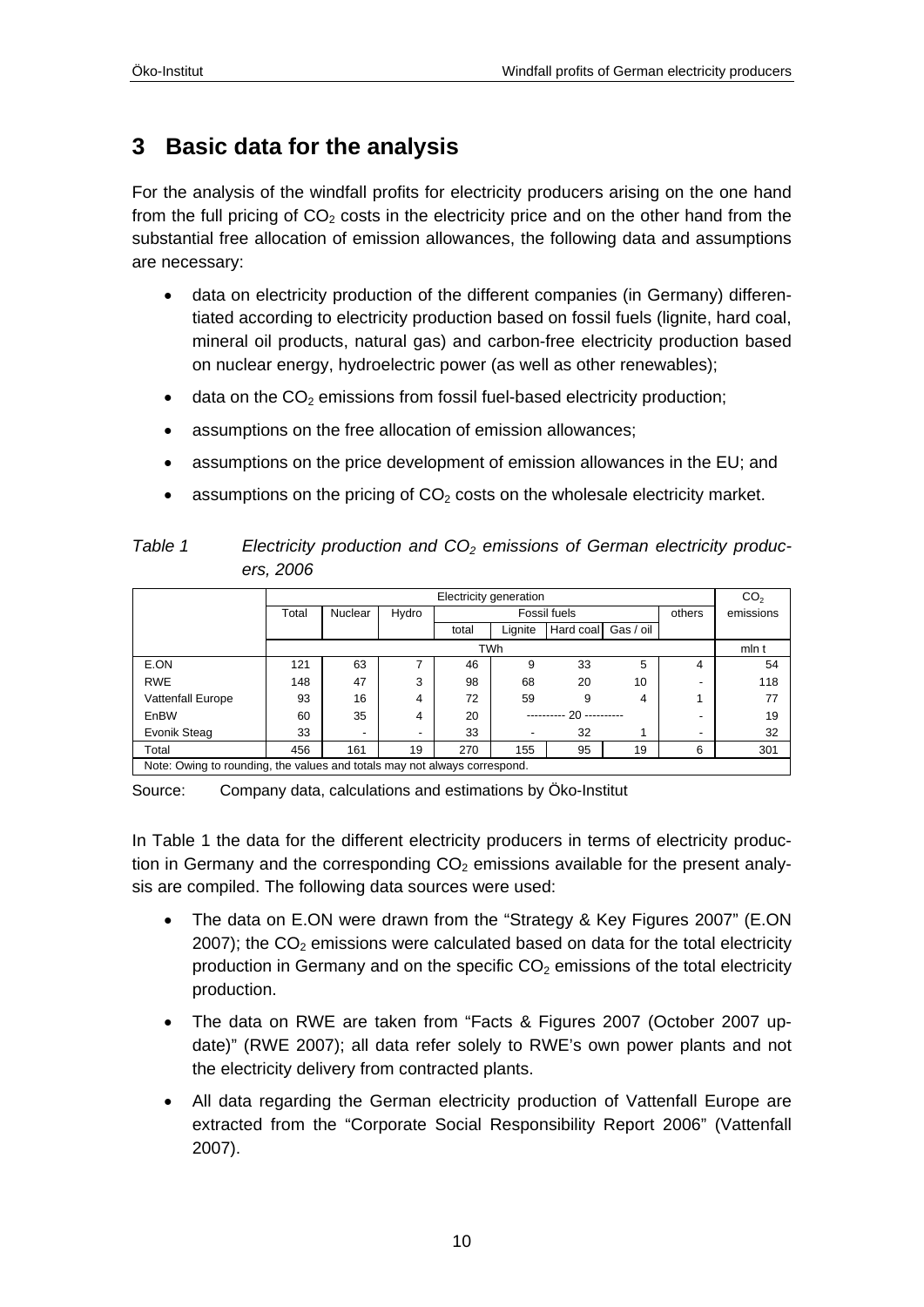1

- The data on electricity production or on its structure are partly contradictory in the different publications of EnBW and its parent corporation, EdF. The data on electricity production are based on the known electricity production of the power plants of EnBW (BfS 2008); the corresponding production volume was re-calculated using additional company data on the structure of electricity production in Germany (Zimmer 2008). The data on  $CO<sub>2</sub>$  emissions were taken from the Sustainability Report (EnBW 2007).
- For the electricity production plants of Evonik Steag, the electricity production data for 2006 are based on the plant-specific company data (Evonik Steag 2008); the  $CO<sub>2</sub>$  emission data were determined on the basis of the emissions data in the Community Independent Transaction Log (CITL) of the EU in which the verified operator data for the EU ETS are summarised.

In total the electricity producers considered here cover more than 80% of the German electricity production as well as more than 80% of the  $CO<sub>2</sub>$  emissions from electricity production plants in Germany.

The structure of the electricity production is very varied. Whilst E.ON and EnBW realise the predominant share of their electricity production by using nuclear power plants, the electricity production of RWE, Vattenfall Europe and Evonik Steag is predominantly (although with different shares) based on fossil fuels, i.e. coal-fired power plants.

With regard to the degree of free allocation, only exploratory estimates could be undertaken to date $4$ :

- RWE has stated that approx. 50% of the necessary emission allowances in the second period of the EU ETS are allocated for free (RWE 2007).
- For E.ON, EnBW and Evonik Steag, an average share of free allocation amounting to 6[5](#page-10-1)% (a conservative estimate<sup>5</sup>) can be derived on the basis of the power plant park – which is dominated by hard coal-fired power plants – and the aggregated data of the German Emissions Trading Authority on the results of the allocation process for the second period of the EU ETS (DEHSt 2008).

<span id="page-10-0"></span><sup>4</sup> The mentioned scope of free allocation differs from that which encompasses all plants covered by emissions trading, being 90% and 95% overall respectively (see Chapter 1). This is because the industry sectors that are not to be classified under electricity production enjoy very extensive free allocation; the overall emission reductions and the necessary provisions for new entrant allocations as well as the allowances earmarked for auctioning are to a large extent carried by the free allocations for the electricity producers. The differences between the individual companies arise from the different allocation rules (relating to fuel, age and previous performance) for the individual power plants.

<span id="page-10-1"></span><sup>5</sup> An assumption of the share of free allocation on the lower margins of the estimable range tends to lead to a lower estimate of the windfall profits; against this background it is regarded as "conservative" for the purposes of this brief analysis.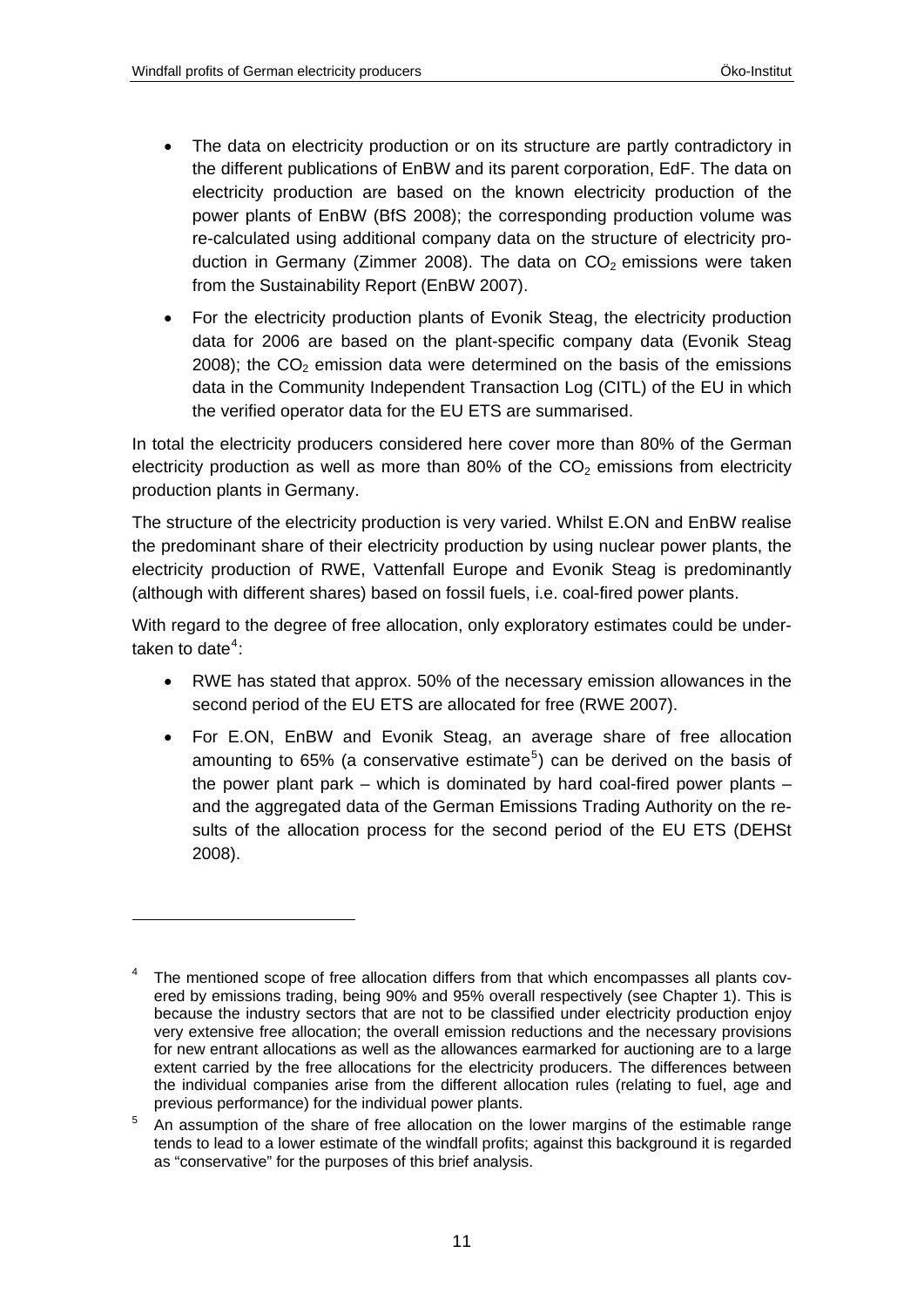<span id="page-11-0"></span>• For Vattenfall Europe, a conservative estimate for the average free allocation of 60% results from the inventory of comparatively modern lignite-fired power plants and the known overall results of allocation for the 2008-2012 period.

[Figure 3](#page-11-1) shows the path of the forward prices for electricity, hard coal and  $CO<sub>2</sub>$  allowances in the period from 2003 to 2008. Since a multitude of short-term influences (outside temperature, wind, short-term market trend in the trans-European electricity trade, etc.) underlie the spot markets, all price developments for the delivery in each following year are shown since the short-term "disturbances" only play a secondary role.

<span id="page-11-1"></span>



Source: European Energy Exchange (EEX), McCloskey Coal, European Central Bank, calculations by Öko-Institut

The overview first of all makes clear that the prices for emission allowances are currently developing towards a level of 25  $E$ EUA. The calculations presented in the following are based on this level.

Furthermore, the summary shows that, at least for the period from the beginning of 2005 to April 2006 and since September 2007, the short-term marginal costs of a hard coal-fired power plant with a capacity utilisation (load factor) of approx. 34% (i.e. spe-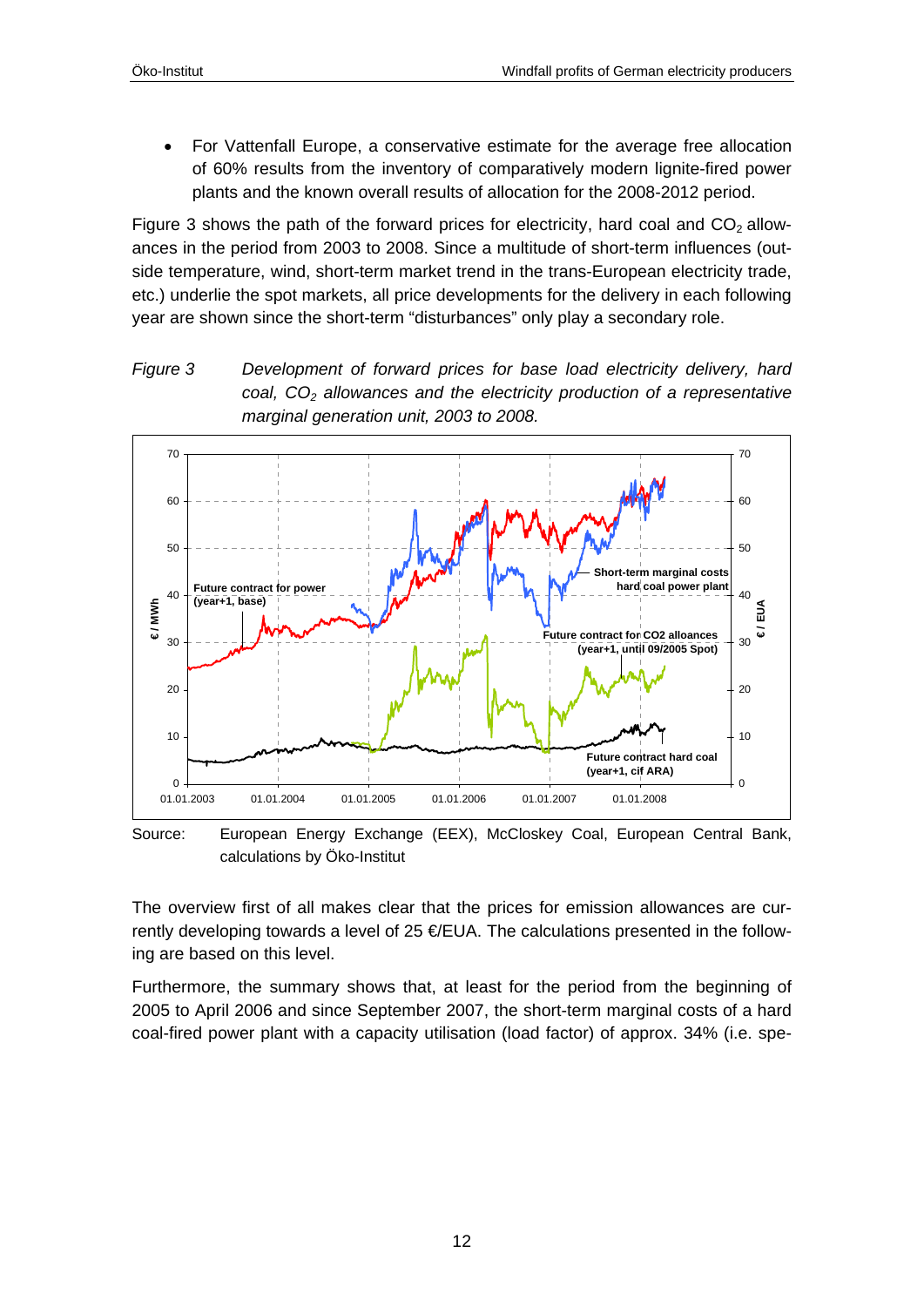$\overline{a}$ 

cific emission sof 995 g  $CO<sub>2</sub>/kWh$ ) describe the path of base load electricity prices rela-tively well.<sup>[6](#page-12-0)</sup>

A basic explanation for the substantial deviations between the price development for electricity and other price-determining factors (also for natural gas, etc.) is not identifiable. As a consequence it is assumed in this context that it was apparently possible, following the strong price fluctuations on the markets for  $CO<sub>2</sub>$  allowances, for the electricity producers to make basically unsubstantiated windfall profits in a transitional period.

If it is assumed that for base load deliveries in the next 5 years a  $CO<sub>2</sub>$  price share that corresponds to a power plant with specific emissions of 995 g  $CO<sub>2</sub>/kWh$  is to be applied; and that the electricity production of the companies considered here is also assumed to cover the base load segment up to approx.  $80\%$ <sup>[7](#page-12-1)</sup>; and that in the peak load segment the  $CO<sub>2</sub>$  price share is predominantly based on the specific emissions or a natural gas turbine<sup>[8](#page-12-2)</sup>, it can be roughly assumed that a  $CO<sub>2</sub>$  component is included in the relevant mix of the wholesale price for electricity. In this regard, an electricity production of approx. 900 g CO<sub>2</sub>/kWh can be considered representative.

The development of electricity prices on the wholesale market in Germany is strongly influenced – at least for the segment of electricity producers considered in this analysis and for the years ahead – by the development of the short-term marginal costs of the conversion of hard coal into electricity. Higher prices for hard coal and higher prices for  $CO<sub>2</sub>$  allowances – as well as a development in the other direction – will have significant effects on the development of electricity prices for the consumers as well as on the revenues of the electricity producers.

<span id="page-12-0"></span><sup>6</sup> Alongside the above-mentioned price paths for  $CO<sub>2</sub>$  allowances and hard coal deliveries to the ARA harbours (Amsterdam, Rotterdam, Antwerp), average transport costs for the delivery of hard coal to the power plant, amounting to 1.71  $\epsilon$ MWh, are also assumed, as are average specific  $CO<sub>2</sub>$  emissions for hard coal of 94 t  $CO<sub>2</sub>/TJ$ .

<span id="page-12-1"></span>This exploratory assumption is a rough estimate, drawn from the share of electricity production from nuclear energy, hydropower and lignite as well as a third of the electricity production in hard coal-fired power plants.

<span id="page-12-2"></span><sup>8</sup> For a gas turbine used for peak load coverage, a capacity utilisation (load factor) of 38% is applied, resulting in a specific  $CO<sub>2</sub>$  emission of approx. 530 g  $CO<sub>2</sub>/kWh$ .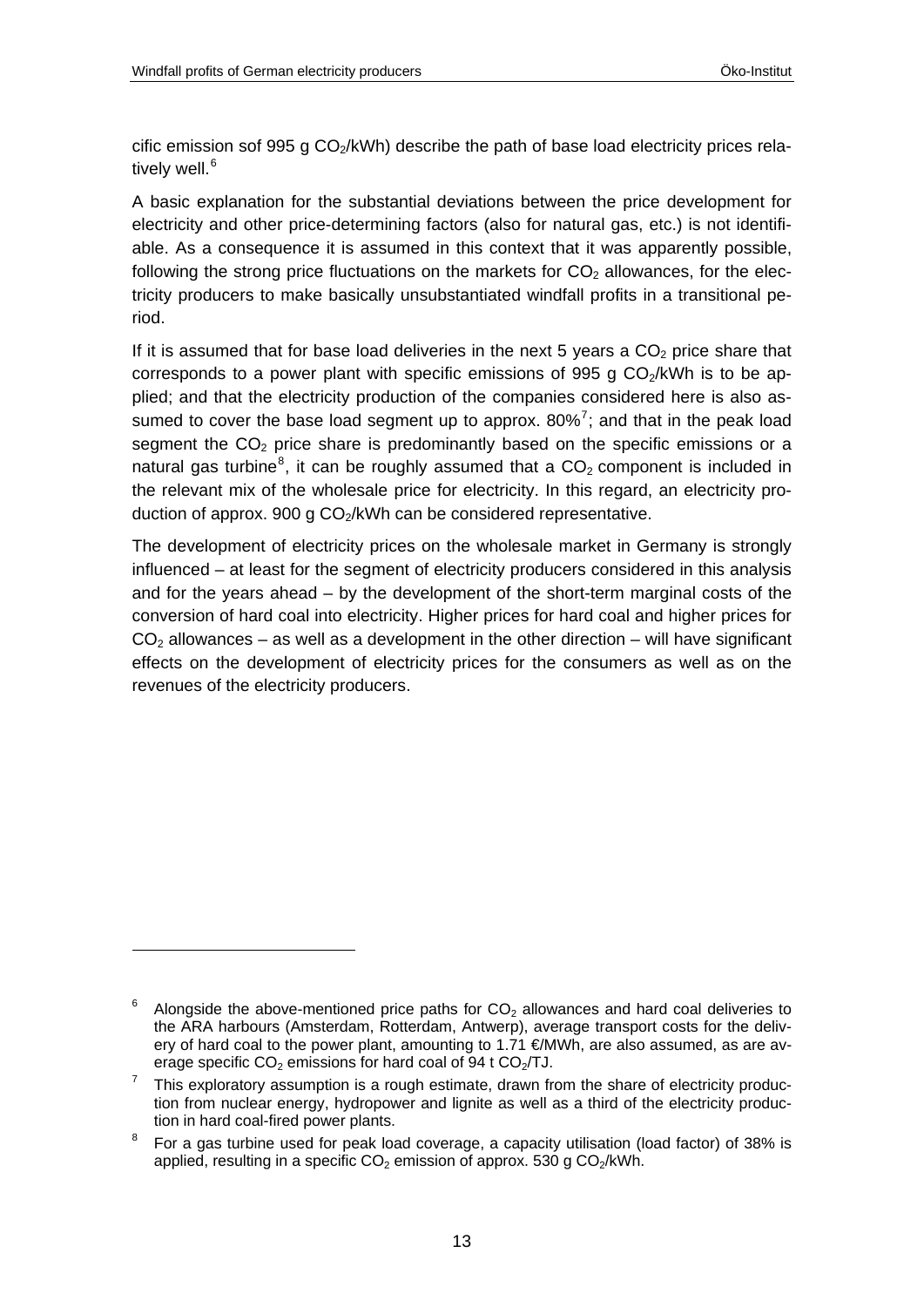## <span id="page-13-1"></span><span id="page-13-0"></span>**4 Windfall profits of German electricity producers in the scope of the second period of the EU ETS**

In [Table 2](#page-13-2) the estimates are shown regarding the total requirement of emission allowances, the necessary purchase of  $CO<sub>2</sub>$  allowances, additional revenue accrued through the pricing of  $CO<sub>2</sub>$  costs on the wholesale market as well as additional profits that thereby arise for the electricity producers under consideration in this analysis.

For the second period of the EU ETS (2008-2012) annual average additional profits of approx. 7 billion  $\epsilon$  arise. As a result of the predominantly free allocation of CO<sub>2</sub> allowances, additional profits of around 3 billion € arise annually; windfall profits of approx. 4 billion  $\epsilon$  come about annually by means of the additional electricity revenue of  $CO<sub>2</sub>$ -free electricity production plants that already exist (above all nuclear and hydro power plants). E.ON reaps the lion's share of these additional profits, taking almost a third of the windfall profits; RWE acquires in this case a little more than a quarter. Vattenfall Europe, EnBW and Evonik Steag account for shares of 19%, 17% and 7% respectively.

|                                                                           | Allowance |                               | Necessary purchase | $CO2 - costs$ | Annual windfall profit |                 |  |  |
|---------------------------------------------------------------------------|-----------|-------------------------------|--------------------|---------------|------------------------|-----------------|--|--|
|                                                                           | needs     | of CO <sub>2</sub> allowances |                    | pass-through  |                        | of this $CO2$ - |  |  |
|                                                                           |           |                               |                    |               |                        | free sources    |  |  |
|                                                                           |           |                               | at 25.00 €/EUA     |               | at 0.9 kg CO2/kWh      |                 |  |  |
|                                                                           |           | mln EUA/a                     | mln €/a            | mln €/a       |                        |                 |  |  |
| E.ON                                                                      | 54        | 19                            | 471                | 2.718         | 2.247                  | 1.575           |  |  |
| <b>RWE</b>                                                                | 118       | 59                            | 1,475              | 3,335         | 1,860                  | 1,141           |  |  |
| <b>Vattenfall Europe</b>                                                  | 77        | 31                            | 775                | 2,102         | 1,327                  | 442             |  |  |
| EnBW                                                                      | 19        |                               | 166                | 1,358         | 1,192                  | 881             |  |  |
| Evonik Steag                                                              | 32        | 11                            | 284                | 751           | 467                    | 0               |  |  |
| Total                                                                     | 301       | 127                           | 3,171              | 10,263        | 7,092                  | 4,039           |  |  |
| Note: Owing to rounding, the values and totals may not always correspond. |           |                               |                    |               |                        |                 |  |  |

<span id="page-13-2"></span>*Table 2 Estimation of annual windfall profits in the scope of emissions trading, 2008-2012* 

Source: Calculations by Öko-Institut

 $\overline{a}$ 

On the basis of these annual levels the total volume of windfall profits amounts to approx. 35.5 billion € in the 2008-2012 period for the electricity producers considered here. Of this total, E.ON reaps approx. 11 billion €, RWE approx. 9 billion € and Vattenfall Europe 6.6 billion  $\epsilon$ . For EnBW the expected windfall profits in the 2008-2012 period amount to almost 6 billion  $\epsilon$  and for Evonik Steag approx. 2.3 billion  $\epsilon^9$  $\epsilon^9$ 

<span id="page-13-3"></span><sup>9</sup> Against the background of the fact that a considerable share of the windfall profits is accounted for by the additional revenue from electricity production in nuclear power plants, the question arises as to what effect the closure of nuclear power plants necessitated by the German Federal Atomic Energy Act (Atomgesetz) of 2002 in the scope of the scheme for nuclear phase-out will have. For E.ON windfall profits amounting to approx. 550 million € would be cancelled out for the overall 2008-2012 period on the basis of the expected shut-